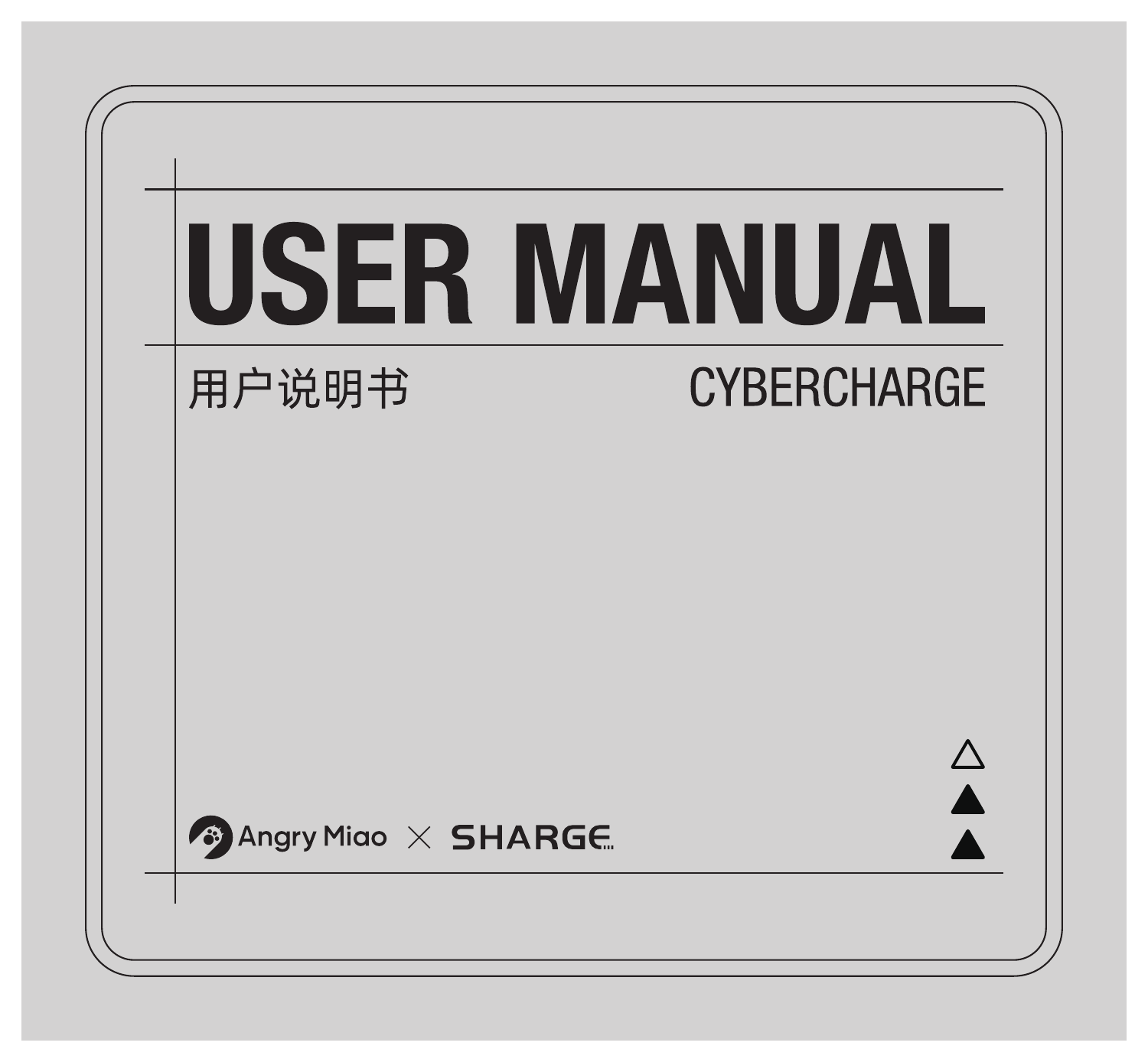# 产品信息

产品名称:CYBERCHARGE 产品型号:90W CHARGER 接口类型:USB-A×1, USB-C×2 输入参数:AC 100-240V~50/60HZ,2A MAX 外形尺寸: 58×57×31MM 产品重量:190G USB-C1/USB-C2输出: 3.3V-11V=5A/5V=3A/9V=3A/12V=3A/15V=3A/20V=4.5A(MAX. 90W)  $USB-A$ 鍮出:  $4.5V = 5A/5V = 4.5A/9V = 3A/12V = 3A/20V = 3A$  (MAX, 60W) USB-C1+USB-C2输出:60W+30W (MAX. 90W) USB-C1+USB-A输出:60W+30W (MAX. 90W) USB-C2+USB-A输出: 5V = 4.8A (MAX. 24W) USB-C1+USB-C2+USB-A总输出:60W+24W (MAX. 84W) 执行标准:GB17625.1-2012,GB/T9254-2008,GB4943-2011

# 使用环境

01. 使用环境温度:0°C-35°C 海拔 2000M 以下非热带地区。 02. 存储环境温度: -20°C-40°C。 03. 表示设备仅适用于非热带地区使用。 04. 表示设备仅适用于海拔 2000M 以下地区使用。 05. 个 表示设备仅适用于室内使用。 06. 避免使用超出本产品输出电流的用电器或负载(电路会保护,无输出)。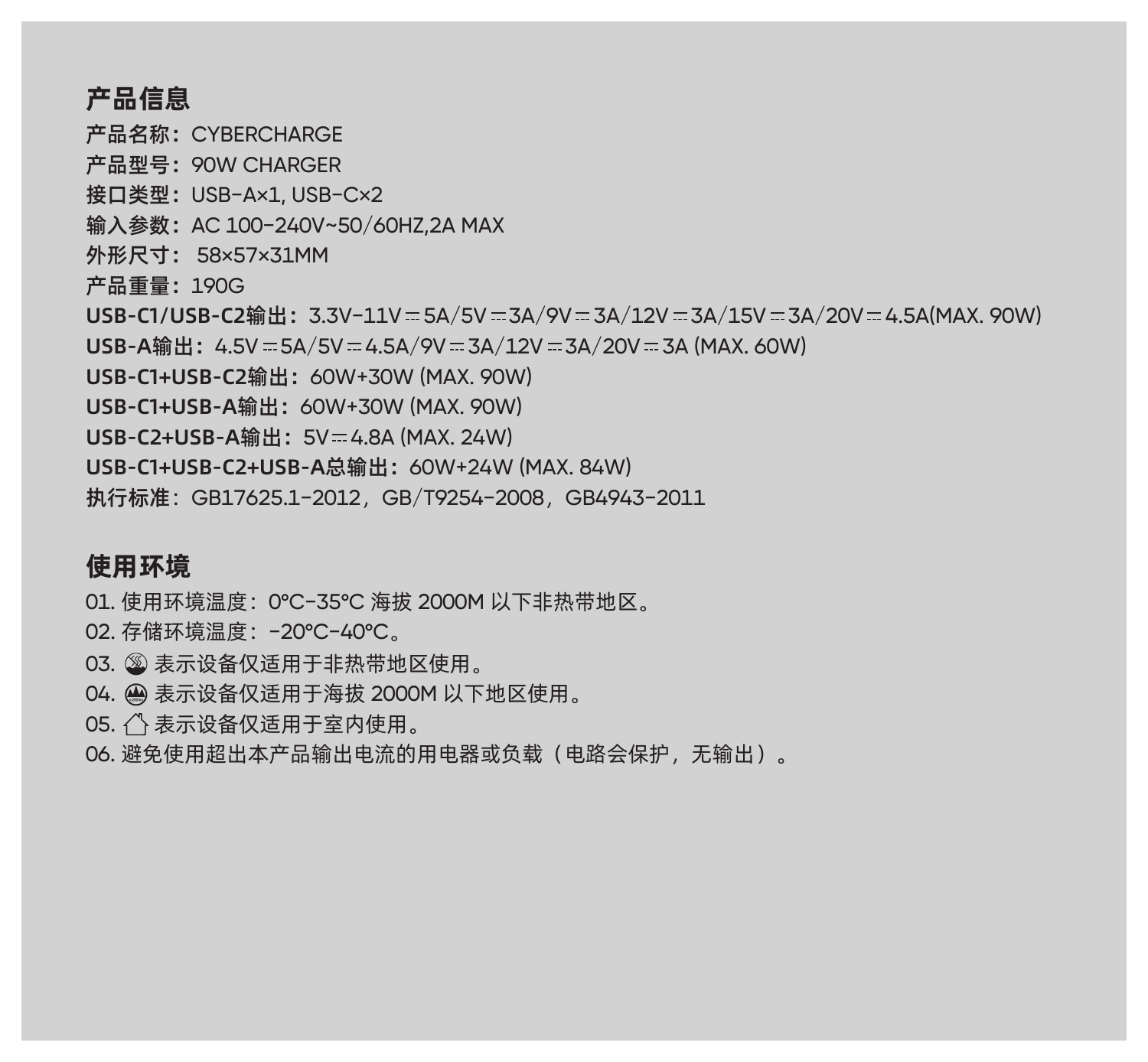# 售后服务

CYBERCHARGE 售后服务严格依照《中华人民共和国消费者权益保护法》、《中华人民共和国产品质量法》 实行售后三包服务内容如下:

在三包有效期内,您可以依照本规定免费享受退货、换货、维修的服务,维修、换货、退货应当凭发票办理。 1. 7日无理由退货,由用户承担物流费用。

2. 本产品出现「产品性能故障表」所列性能故障的情况,经检测确定后,可免费享受如下服务。

## 产品性能故障表 经 保修条款

| 性能故障                           | 服务类型 | 服务政策                 |  |  |
|--------------------------------|------|----------------------|--|--|
| 1. 因结构或材料因素造成的外壳裂损             | 退货   | 自签收次日起7天内产品质量原因退货换货  |  |  |
| 2. 插头松动,无法插入插座<br>3. 无法为电子设备充电 | 换货   | 自签收次日起15天内产品质量原因换货维修 |  |  |
|                                | 维修   | 自签收次日起500天内产品质量原因维修  |  |  |

## 非保修条例

01. 未经授权的维修、误用、碰撞、疏忽、滥用、进液、事故、改动、不正确地使用配件。

02. 已超过三包有效期。

03. 因不可抗力因素造成的损坏。

04. 不符合「产品性能故障表」所列性能故障的情况。

05. 因人为原因导致本产品产生「产品性能故障表」所列性能故障。

## 产品安全信息

在使用本产品前请阅读所有的指示和警告,不规范使用将会给产品或人身安全带来损害。

01. 不要将本产品存储在高温,强光及强磁场环境下,不要放置在火源等其他恶劣环境中,如果进水,请 自然晾干后再使用。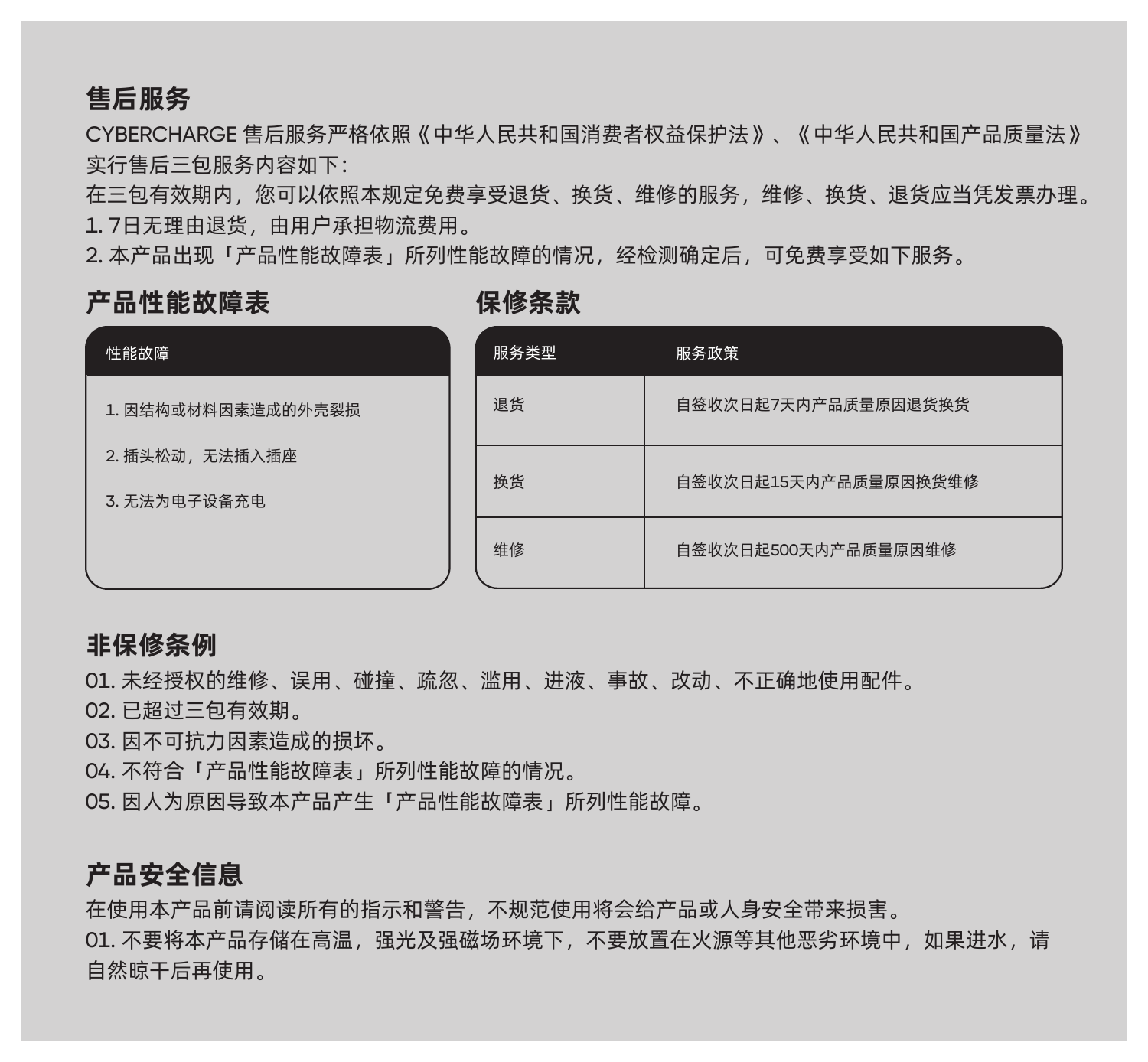02. 产品使用不当,容易造成产品本身受损或可能危及人身财产安全。

03. 消费者如因违反产品说明书规定,不恰当使用产品,造成人身及财产损害,将自行承担一切后果,本 公司将不承担任何法律责任。

04. 非专业人员严禁分解本产品。

05. 避免强烈的物理作用,包括敲击、透支、践踏、挤压等。

## 电子信息产品有毒有害物质申明

| 部件名称 | 有毒有害物质或元素 |           |           |               |               |                 |  |  |  |
|------|-----------|-----------|-----------|---------------|---------------|-----------------|--|--|--|
|      | 铅<br>(Pb) | 汞<br>(Hg) | 镉<br>(Cd) | 六价铬<br>(Cr6+) | 多溴联苯<br>(PBB) | 多溴二苯醚<br>(PBDE) |  |  |  |
| PCB  | X         | $\circ$   | $\circ$   | $\circ$       | $\circ$       | $\circ$         |  |  |  |
| 塑胶   | $\circ$   | $\circ$   | $\circ$   | $\circ$       | $\circ$       | $\circ$         |  |  |  |
| 金属   | X         | $\circ$   | $\circ$   | $\circ$       | $\circ$       | $\circ$         |  |  |  |
| 附件   | $\circ$   | $\circ$   | $\circ$   | $\circ$       | $\circ$       | $\circ$         |  |  |  |

本表格依据 SJ/T 11364 的规定编制。

O: 表示该有毒有害物质在该部件所有均质材料中的含量均在 GB/T 26572 标准规定的限量要求以下。 X: 表示该有毒有害物质至少在该部件某一均质材料中的含量超出 GB/T 26572 标准规定的限量要求。 本表格信息是给予供应商提供的数据及符合 ROHS 环保要求的检测结果。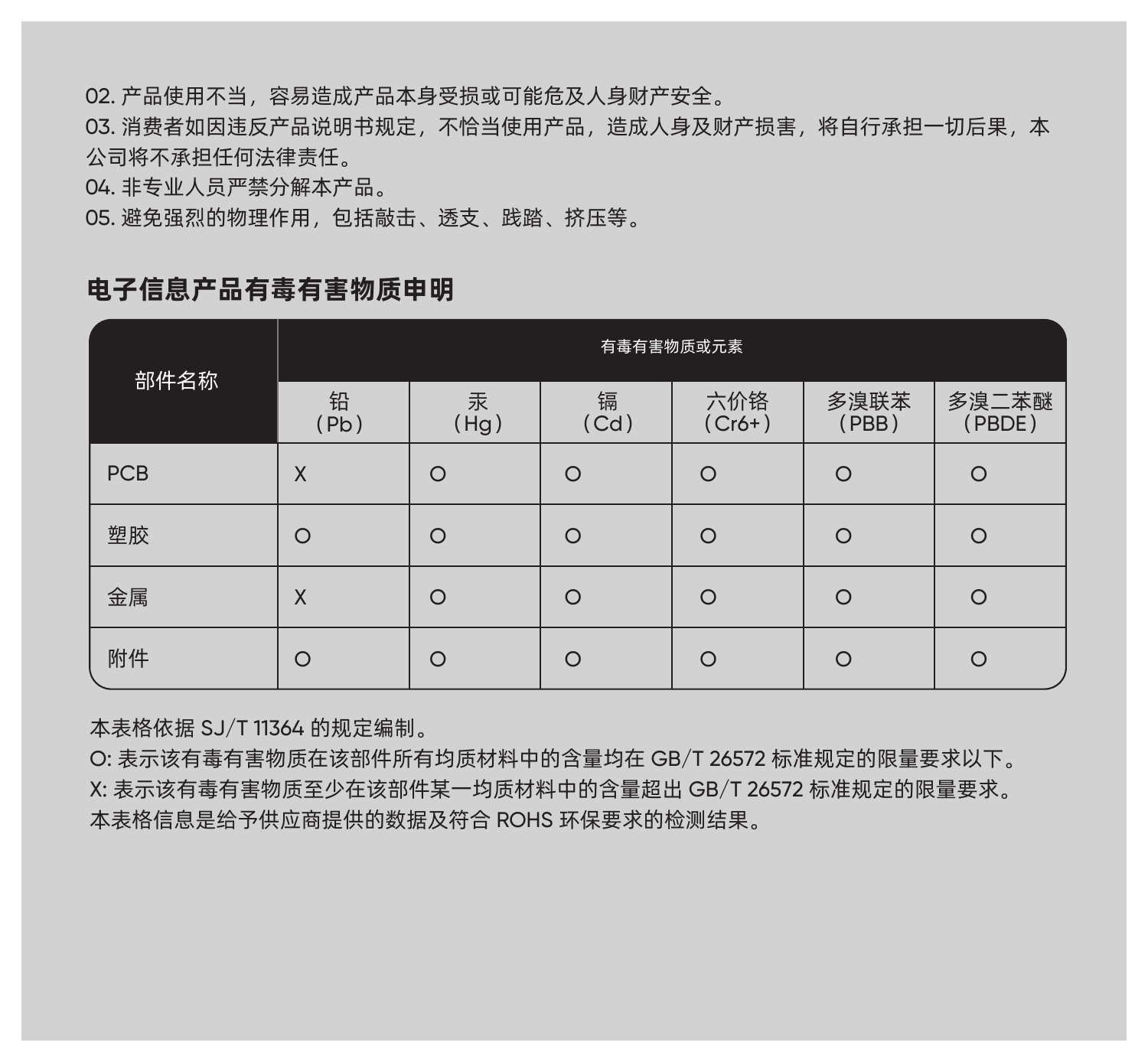## PRODUCT SPECIFICATION

NAME: CYRERCHARGE MODEL: 90W CHARGER PORT TYPE: USB-Ax1\_USB-Cx2 INPUT: AC 100-240V~50/60HZ, 2A MAX DIMENSIONS: 58×57×31MM WEIGHT: 190G USB-C1/USB-C2 OUTPUT: 3.3V-11V = 5A/5V = 3A/9V = 3A/12V = 3A/15V = 3A/20V = 4.5A (MAX 90W) USB-A OUTPUT: 4.5V = 5A/5V = 4.5A/9V = 3A/12V = 3A/20V = 3A (MAX, 60W) IISB-C1+IISB-C2 OIITPHT 60W+30W (MAX 90W) USB-C1+USB-A OUTPUT: 60W+30W (MAX 90W) USB-C2+USB-A OUTPUT: 5V = 4.8A (MAX, 24W) USB-C1+USB-C2+USB-A TOTAL OUTPUT: 60W+24W (MAX.84W) STANDARDS: GB17625.1-2012. GB/T9254-2008.GB4943-2011

# OPERATIONAL INFORMATION

#### When using your charger:

01. Use at temperatures between 0°C-35°C.

02. Store from -20°C to 40°C.



03. Do NOT use in tropical areas.

04. Do NOT use at an altitude above 2000 meters.

05. Do NOT use outdoors.

06. Do NOT connect the product to any device that may exceed

the maximum output current. (overload protection, no output)

When switching between single-port charging and multi-port charging, the charger briefly disconnects and reconnects to redistribute the power between ports. When that happens, you may hear a tone from your connected device. The charger may make a slight sound when operating. This is normal.



According to USB-IF regulations, if you need to charge more than 60W, you must use an E-Marker cable. The cable included with your charger has E-Marker and can reach up to 100W.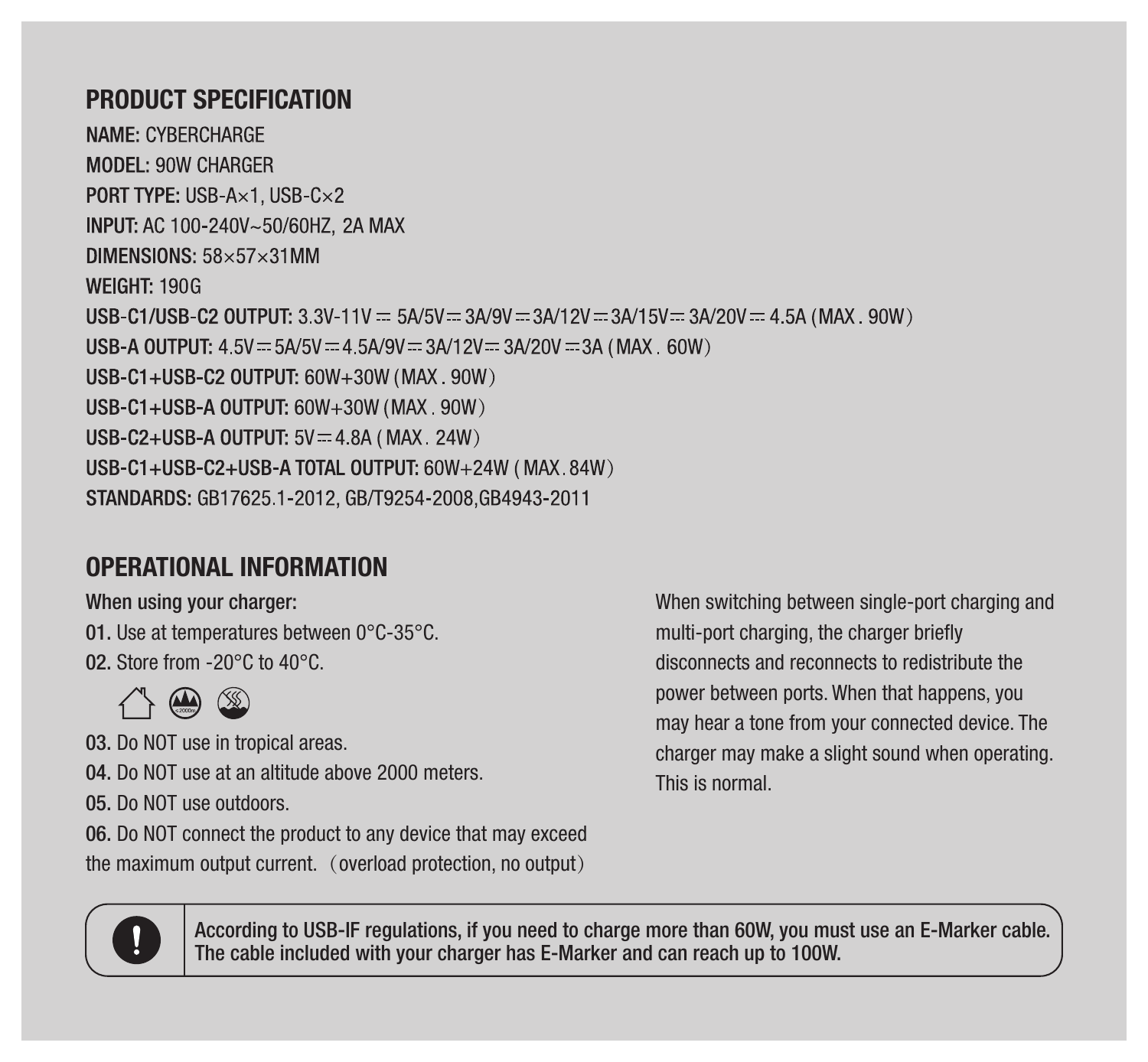# **WARRANTY**

IF THERE IS A PRODUCT DEFECT, YOU CAN RETURN THE CHARGER FOR A REFUND. REPLACEMENT, OR REPAIR AS PER THE TERMS BELOW. YOU WILL NEED TO PROVIDE PROOF OF PURCHASE TO INITIATE A WARRANTY REQUEST.

### DEFINITION OF PRODUCT DEFECT WARRANTY TERMS

| DEFECTS COVERED UNDER WARRANTY                                       | <b>ACTION REQUESTED</b> | DEFECTS COVERED UNDER WARRANTY                                                                    |
|----------------------------------------------------------------------|-------------------------|---------------------------------------------------------------------------------------------------|
| FLAWS IN PRODUCT STRUCTURE OR MATERIAL<br><b>RESULTING IN CRACKS</b> | <b>REFUND</b>           | YOU CAN RETURN YOUR CHARGER FOR A FULL REFUND OR<br>REPLACEMENT WITHIN 7 DAYS OF RECEIPT.         |
| FAILING TO CHARGE                                                    | <b>REPLACEMENT</b>      | YOU CAN RETURN YOUR CHARGER FOR A REPLACEMENT OR<br>REPAIR WITHIN 15 DAYS OF RECEIPT OF DELIVERY. |
| AILING INDICATOR LIGHTS                                              | <b>REPAIR</b>           | YOU CAN RETURN YOUR CHARGER FOR REPAIR WITHIN 1 YEAR<br>OF RECEIPT OF DELIVERY.                   |

## The warranty does NOT apply to:

01. Defects or damages caused by intentional acts, unauthorized repair, misuse, negligence, abuse, liquid, or improper use of accessories.

02. Product defect or failure that occurs outside of the timing in the Warranty Terms section.

03. Damages caused by force majeure.

04. Any defect or problem not included in the definition of product defect section.

# IMPORTANT SAFETY INFORMATION



Improper use may cause injury, property damage, and may damage your device. CYBERCHARGE is not responsible or liable for any damage or harm incurred because of the user's failure to follow the Instructions in this manual.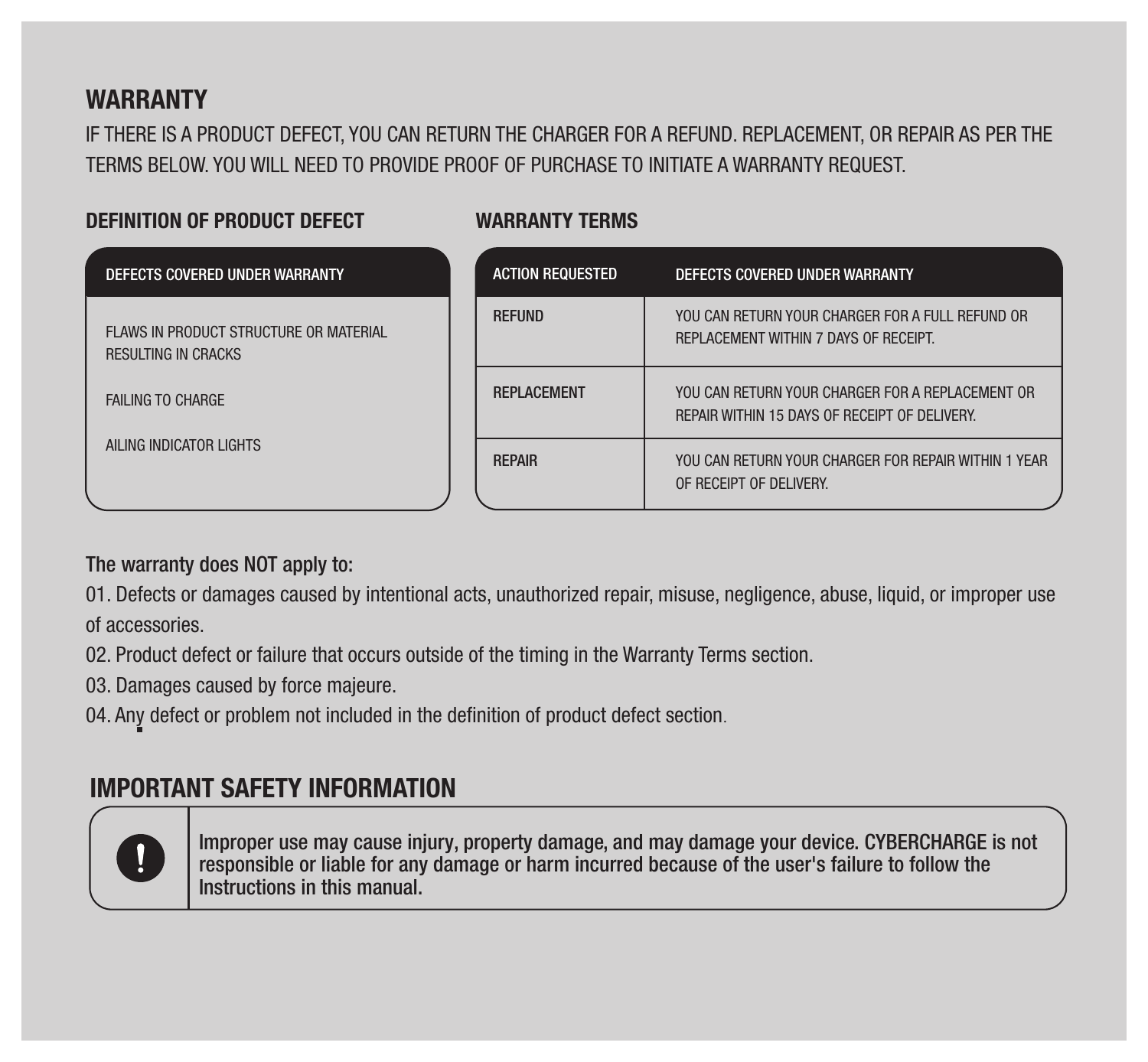## Please read the following safety instruction before using your charger.

01. Do NOT store your charger in heat, direct sunlight or near strong electromagnetic fields.

02. Do NOT store your charger near open flames or in other harsh conditions.

03. Do NOT open your charger's housing unless you're a qualified professional.

04. Do NOT touch the charger while using - it gets hot, It complies with safety regulations but, because this charger uses GaN and is more compact than other chargers, the heat output can reach a temperature of 70°C at full power. This is normal.

05. Do NOT throw, hit drop, or allow any substantial impact to your charger.

06. If water gets into your charger, allow it to dry naturally before use.

# DECLARATION OF HAZARDOUS SUBSTANCE

THIS TABLE IS COMPILED ACCORDING TO STANDARD SJ/T 11364 AND USES THE LIMITS SET OUT IN GB/T 26572. THE INFORMATION THE TABLE IS BASED ON DATA PROVIDED BY THE SUPPLIER, AND IS IN COMPLIANCE WITH ROHS.

| PART NAME         | TOXIC AND HAZARDEOUS SUBSTANCE AND ELEMENTS |              |          |          |          |             |  |  |  |
|-------------------|---------------------------------------------|--------------|----------|----------|----------|-------------|--|--|--|
|                   | Pb                                          | Hg           | Cd       | $Cr6+$   | PBB      | <b>PBDE</b> |  |  |  |
| <b>PCB</b>        | X                                           | $\mathbf{0}$ | $\Omega$ | $\Omega$ | $\Omega$ |             |  |  |  |
| <b>PLASTICS</b>   | $\Omega$                                    | $\mathbf 0$  | $\Omega$ | $\Omega$ | $\Omega$ |             |  |  |  |
| <b>METALS</b>     | X                                           | $\Omega$     | $\Omega$ | $\Omega$ | $\Omega$ |             |  |  |  |
| <b>COMPONENTS</b> | $\Omega$                                    | $\Omega$     | $\Omega$ | n        | $\Omega$ |             |  |  |  |

O: the amount of this hazardous substance in all the omogeneous materials used for this part is below the limit.

X: the amount of this hazardous substance in at least one of the homogenous materials used for this part is above the limit.